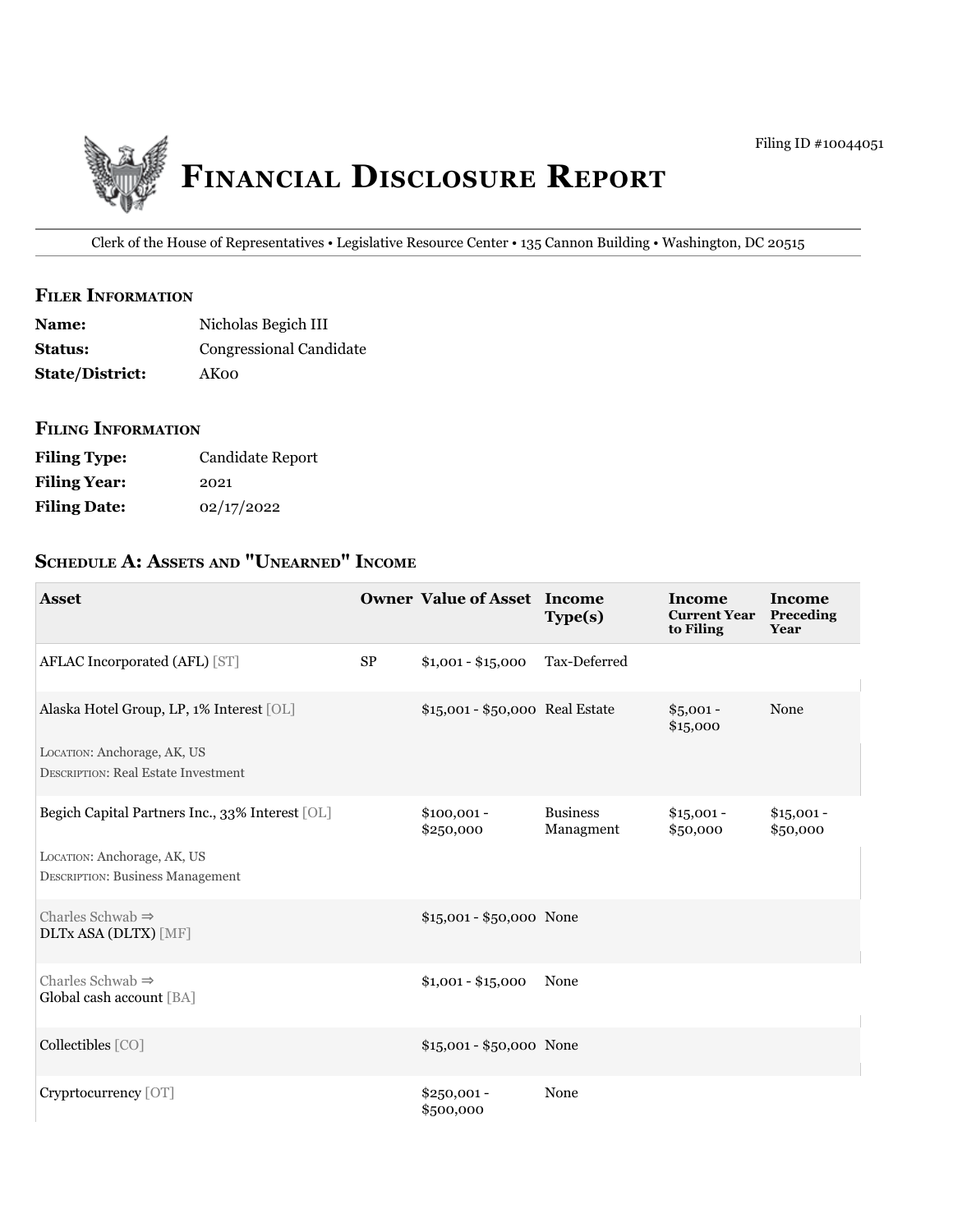| Asset                                                                                                                |                  | <b>Owner Value of Asset Income</b> | Type(s)                  | <b>Income</b><br><b>Current Year</b><br>to Filing | Income<br>Preceding<br>Year |
|----------------------------------------------------------------------------------------------------------------------|------------------|------------------------------------|--------------------------|---------------------------------------------------|-----------------------------|
| DESCRIPTION: Bitcoin, Ripple, Stellar Lumen, Litecoin                                                                |                  |                                    |                          |                                                   |                             |
| Dashfire Management, 42% Interest [OL]                                                                               |                  | $$1,000,001$ -<br>\$5,000,000      | <b>Advisory Services</b> | $$5,001 -$<br>\$15,000                            | $$100,001 -$<br>\$1,000,000 |
| LOCATION: Dover, DE, US<br><b>DESCRIPTION: Startup Advisory Services</b>                                             |                  |                                    |                          |                                                   |                             |
| Eagle Street Properties LLP, 11% Interest [OL]                                                                       |                  | $$50,001 -$<br>\$100,000           | Real Estate Inv.         | $$2,501 -$<br>\$5,000                             | None                        |
| LOCATION: Anchorage, AK, US<br>DESCRIPTION: Real Estate Investment holding 90% of Mercantile LLC                     |                  |                                    |                          |                                                   |                             |
| Earthpulse Press Inc., 17% Interest [OL]                                                                             |                  | $$500,001 -$<br>\$1,000,000        | Publishing               | $$100,001 -$<br>\$1,000,000                       | $$15,001 -$<br>\$50,000     |
| LOCATION: Anchorage, AK, US<br>DESCRIPTION: Publishing and Manufacturing                                             |                  |                                    |                          |                                                   |                             |
| Edward Jones DC $\Rightarrow$<br>SPDR Series Trust SPDR Portfolio S&P 500 High<br>Dividend ETF (SPYD) [ST]           | $_{\mathrm{DC}}$ | $$1,001 - $15,000$                 | Tax-Deferred             |                                                   |                             |
| Edward Jones IRA $\Rightarrow$<br>AFLAC Incorporated (AFL) [ST]                                                      | ${\rm SP}$       | $$1,001 - $15,000$                 | Tax-Deferred             |                                                   |                             |
| Edward Jones IRA [BA]                                                                                                |                  | $$1,001 - $15,000$                 | Tax-Deferred             |                                                   |                             |
| Edward Jones IRA [BA]                                                                                                | ${\rm SP}$       | \$15,001 - \$50,000 Tax-Deferred   |                          |                                                   |                             |
| Edward Jones IRA $\Rightarrow$<br>Money Market Fund [IH]                                                             | ${\rm SP}$       | $$1,001 - $15,000$                 | Tax-Deferred             |                                                   |                             |
| Edward Jones IRA $\Rightarrow$<br>Money Market Fund [IH]                                                             |                  | \$1,001 - \$15,000 Tax-Deferred    |                          |                                                   |                             |
| Edward Jones IRA $\Rightarrow$<br>Royal Dutch Shell PLC Royal Dutch Shell<br>American Depositary Shares (RDS.A) [ST] |                  | $$1,001 - $15,000$                 | Tax-Deferred             |                                                   |                             |
| Edward Jones IRA $\Rightarrow$<br>Sanofi - American Depositary Shares (SNY) [ST]                                     | <b>SP</b>        | $$1,001 - $15,000$                 | Tax-Deferred             |                                                   |                             |
| Edward Jones Roth IRA $\Rightarrow$<br>Money Market Fund [IH]                                                        |                  | $$1,001 - $15,000$                 | Tax-Deferred             |                                                   |                             |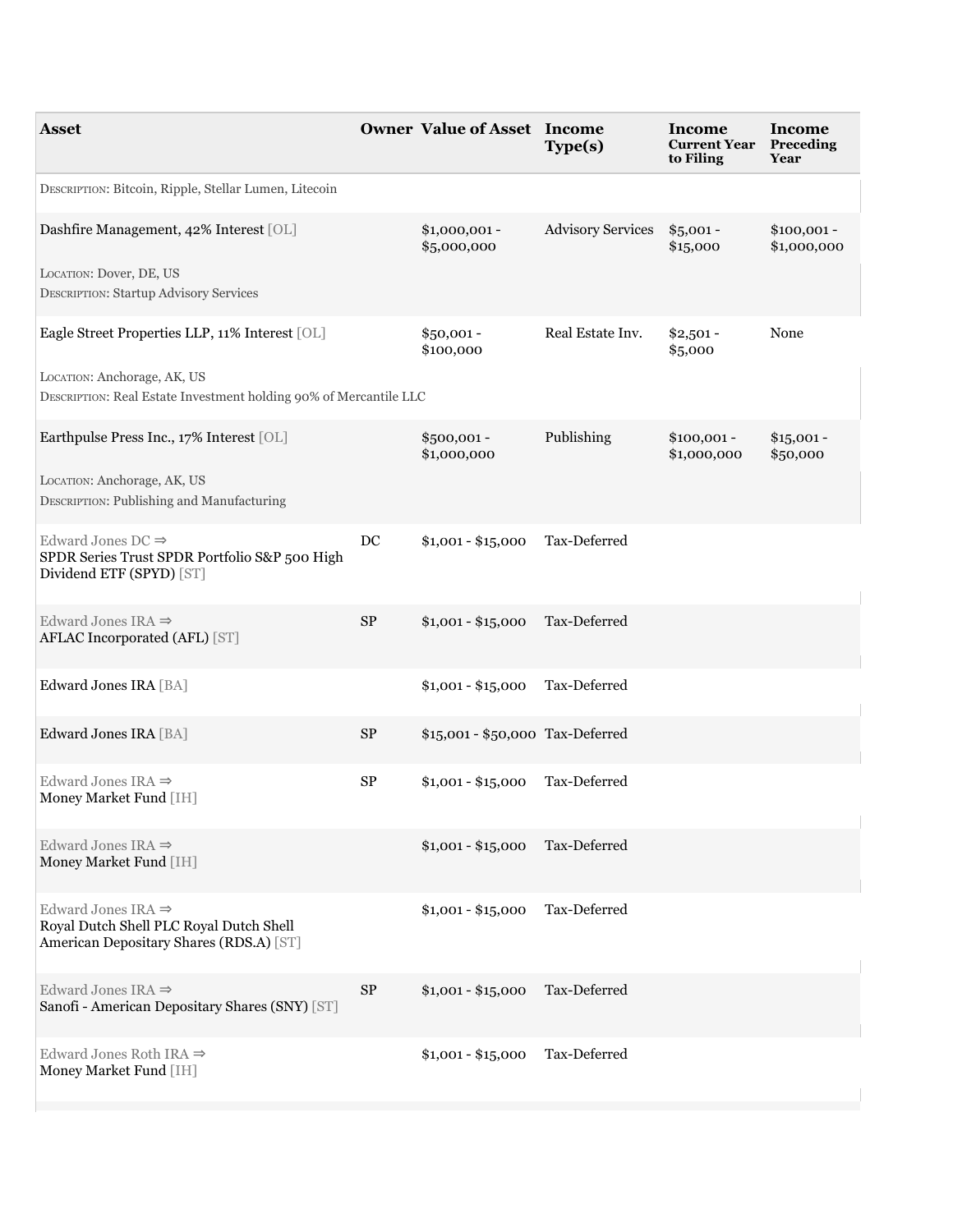| <b>Asset</b>                                                                                                     |            | <b>Owner Value of Asset Income</b> | Type(s)      | Income<br><b>Current Year</b><br>to Filing | Income<br>Preceding<br>Year |
|------------------------------------------------------------------------------------------------------------------|------------|------------------------------------|--------------|--------------------------------------------|-----------------------------|
| Edward Jones Roth IRA $\Rightarrow$<br>Money Market Fund [IH]                                                    | SP         | $$1,001 - $15,000$                 | Tax-Deferred |                                            |                             |
| Edward Jones Roth IRA $\Rightarrow$<br>SPDR Series Trust SPDR Portfolio S&P 500 High<br>Dividend ETF (SPYD) [ST] | ${\rm SP}$ | \$15,001 - \$50,000 Tax-Deferred   |              |                                            |                             |
| FarShore Partners LLC, 69% Interest [OL]                                                                         |            | $$5,000,001 -$<br>\$25,000,000     | LLC Income   | $$1,000,001 -$<br>\$5,000,000              | $$50,001 -$<br>\$100,000    |
| LOCATION: Carson City, NV, US<br><b>DESCRIPTION: Software Development</b>                                        |            |                                    |              |                                            |                             |
| FarShore Ventures II LLC, 49% Interest [OL]<br>LOCATION: Carson City, NV, US                                     |            | $$1,001 - $15,000$                 | None         |                                            |                             |
| <b>DESCRIPTION: Startup Advisory Services</b>                                                                    |            |                                    |              |                                            |                             |
| FarShore Ventures III LLC, 47% Interest [OL]                                                                     |            | $$1,000,001 -$<br>\$5,000,000      | None         |                                            |                             |
| LOCATION: Carson City, NV, US<br><b>DESCRIPTION: Startup Advisory Services</b>                                   |            |                                    |              |                                            |                             |
| FarShore Ventures LLC, 50% Interest [OL]                                                                         |            | $$100,001 -$<br>\$250,000          | None         |                                            |                             |
| LOCATION: Carson City, NV, US<br><b>DESCRIPTION: Startup Advisory Services</b>                                   |            |                                    |              |                                            |                             |
| Fidelity $\Rightarrow$<br>BNY Mellon Small/Mid Cap Growth Fund Class I<br>[MF]                                   | $\rm SP$   | \$15,001 - \$50,000 Tax-Deferred   |              |                                            |                             |
| Fidelity $\Rightarrow$<br>BNY Mellon Small/Mid Cap Growth Fund Class I<br>[MF]                                   | ${\rm SP}$ | \$15,001 - \$50,000 Tax-Deferred   |              |                                            |                             |
| Fidelity $\Rightarrow$<br>Invesco Diversified Dividend Fund R5 Cl 3 [MF]                                         | ${\rm SP}$ | $$1,001 - $15,000$                 | Tax-Deferred |                                            |                             |
| Fidelity $\Rightarrow$<br>Invesco Diversified Dividend Fund R5 Class [MF]                                        | ${\rm SP}$ | $$1,001 - $15,000$                 | Tax-Deferred |                                            |                             |
| Fidelity $\Rightarrow$<br>Invesco Diversified Dividend Fund R5 Class [MF]                                        | ${\rm SP}$ | $$1,001 - $15,000$                 | Tax-Deferred |                                            |                             |
| Fidelity $\Rightarrow$<br>Lincoln Stable Value [MF]                                                              | ${\rm SP}$ | $$50,001 -$<br>\$100,000           | Tax-Deferred |                                            |                             |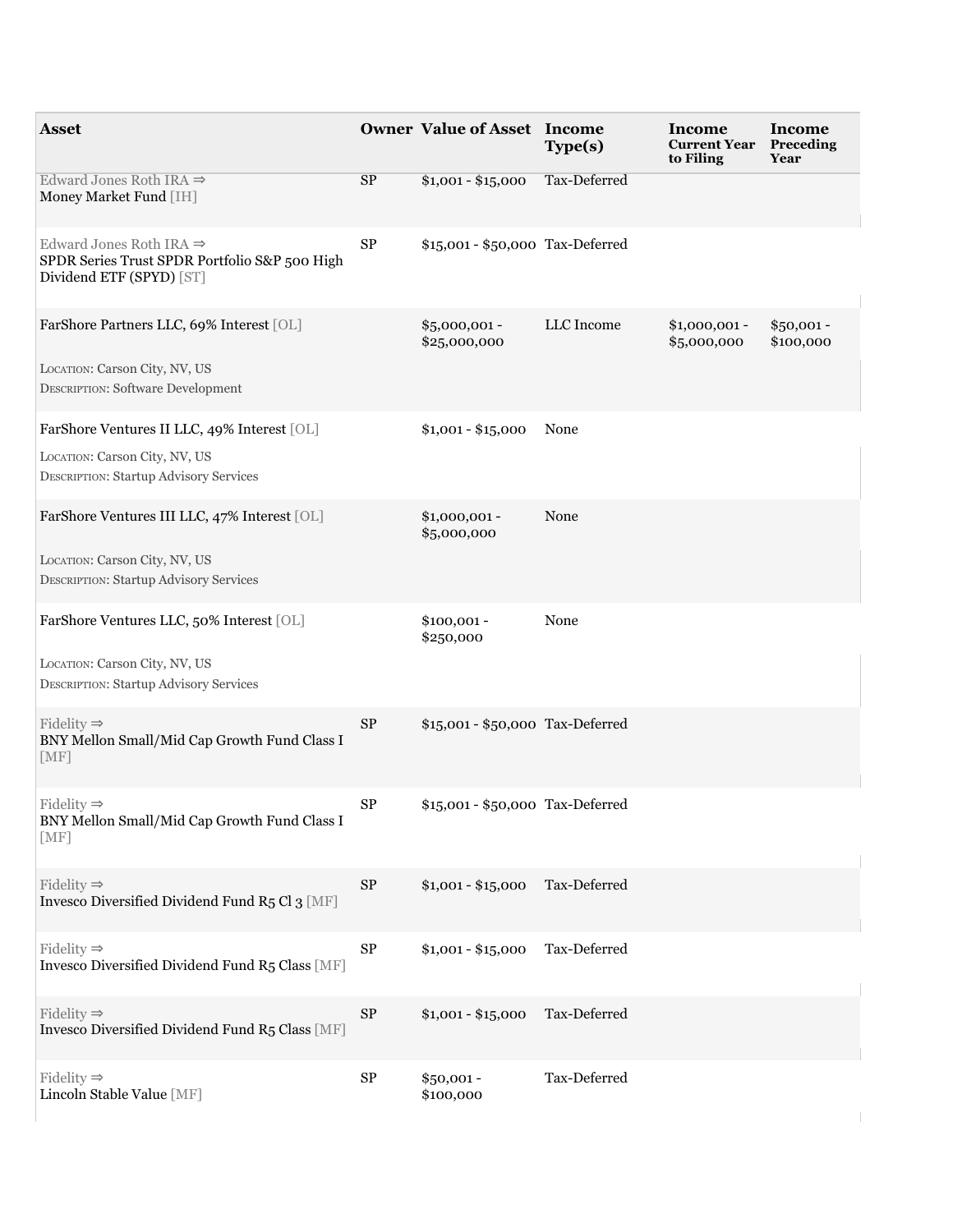| <b>Asset</b>                                                                              |            | <b>Owner Value of Asset Income</b> | Type(s)      | Income<br><b>Current Year</b><br>to Filing | Income<br>Preceding<br>Year |
|-------------------------------------------------------------------------------------------|------------|------------------------------------|--------------|--------------------------------------------|-----------------------------|
| Fidelity $\Rightarrow$<br>Managed Income Portfolio II Class 3 [MF]                        | ${\rm SP}$ | $$1,001 - $15,000$                 | Tax-Deferred |                                            |                             |
| Fidelity $\Rightarrow$<br>Vanguard Institutional Target Retirement 2035<br>Fund [MF]      | ${\rm SP}$ | \$15,001 - \$50,000 Tax-Deferred   |              |                                            |                             |
| Fidelity $\Rightarrow$<br>Vanguard Institutional Target Retirement 2035<br>Fundnd [MF]    | ${\rm SP}$ | \$15,001 - \$50,000 Tax-Deferred   |              |                                            |                             |
| Fidelity $\Rightarrow$<br>Vanguard Institutional Target Retirement 2045<br>Fund [MF]      | ${\rm SP}$ | \$15,001 - \$50,000 Tax-Deferred   |              |                                            |                             |
| Fidelity $\Rightarrow$<br>Vanguard Institutional Target Retirement 2045<br>Fundundnd [MF] | ${\rm SP}$ | $$1,001 - $15,000$                 | Tax-Deferred |                                            |                             |
| Fidelity $\Rightarrow$<br>Victory Integrity Small-Cap Value Fund Class Y<br>[MF]          | ${\rm SP}$ | $$1,001 - $15,000$                 | Tax-Deferred |                                            |                             |
| Fidelity $\Rightarrow$<br>Victory Integrity Small-Cap Value Fund Class Y<br>[MF]          | ${\rm SP}$ | \$15,001 - \$50,000 Tax-Deferred   |              |                                            |                             |
| File Storage Ops I LLC, 100% Interest [OT]<br><b>DESCRIPTION: Promissory Note</b>         |            | $$250,001 -$<br>\$500,000          | None         |                                            |                             |
| Listen Ventures II LLP, 1% Interest [OL]<br>LOCATION: Chicago, IL, US                     |            | $$250,001 -$<br>\$500,000          | None         |                                            |                             |
| DESCRIPTION: Venture Capital<br>Listen Ventures III, LP, 1% Interest [OL]                 |            | \$250,001 -                        | None         |                                            |                             |
| LOCATION: Chicago, IL, US<br>DESCRIPTION: Venture Capital                                 |            | \$500,000                          |              |                                            |                             |
| Sanofi - American Depositary Shares (SNY) [ST]                                            | <b>SP</b>  | $$1,001 - $15,000$                 | Tax-Deferred |                                            |                             |
| SmartSapling Inc., 1% Interest [OL]<br>LOCATION: Anchorage, AK, US                        |            | $$1,001 - $15,000$                 | None         |                                            |                             |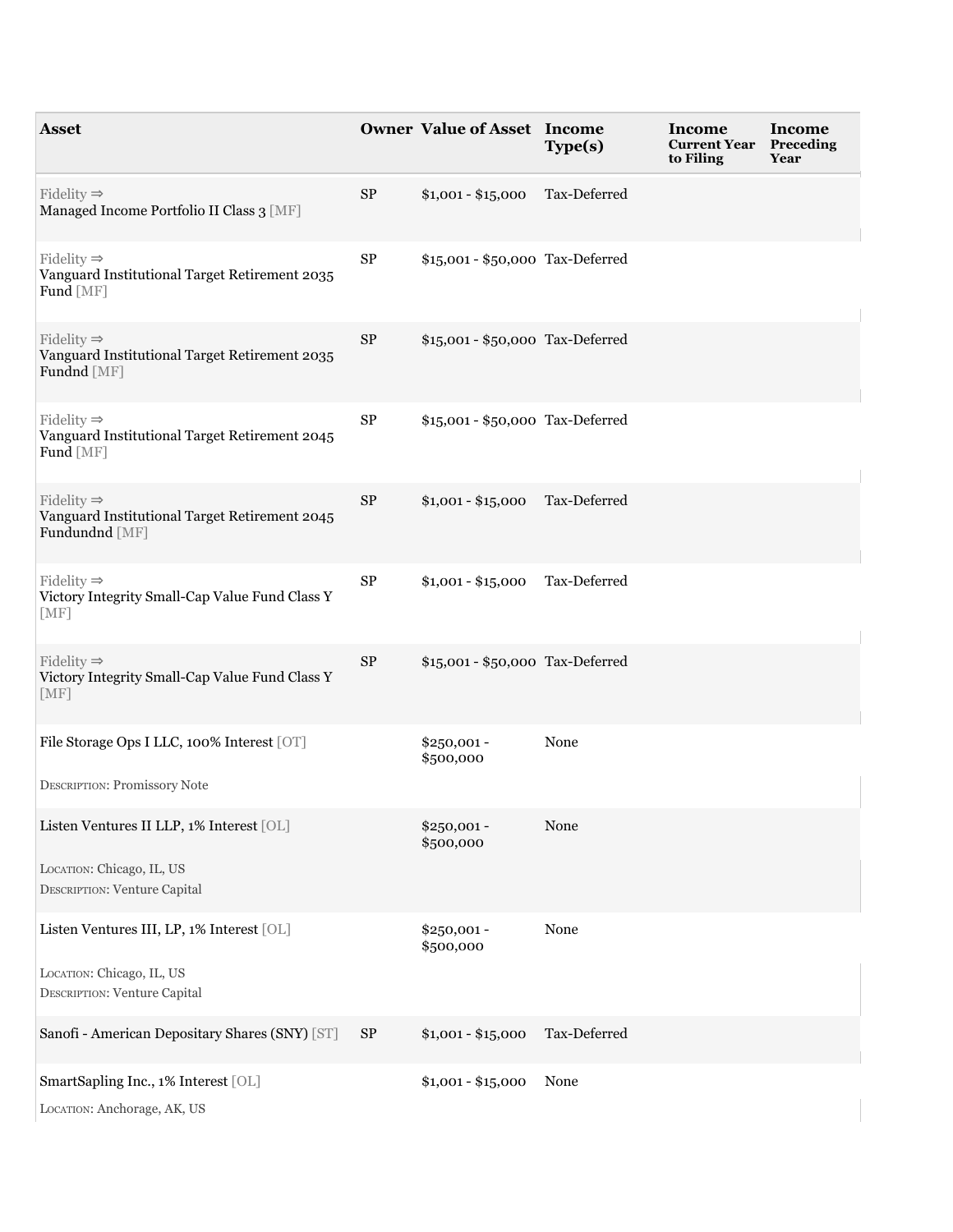| <b>Asset</b>                                                                                                  |                     | <b>Owner Value of Asset Income</b> | Type(s)   | Income<br><b>Current Year</b><br>to Filing | Income<br>Preceding<br>Year |
|---------------------------------------------------------------------------------------------------------------|---------------------|------------------------------------|-----------|--------------------------------------------|-----------------------------|
| DESCRIPTION: Royalty Revenue Agreement for Activity Related to Sunfly Brands, Inc.                            |                     |                                    |           |                                            |                             |
| SmartSapling Inc., 2% Interest [OL]                                                                           |                     | $$1,001 - $15,000$                 | None      |                                            |                             |
| LOCATION: Anchorage, AK, US<br>DESCRIPTION: Royalty Revenues Agreement for Activity Related to 60 Hertz, Inc. |                     |                                    |           |                                            |                             |
| SPDR PTF S&P 500 High DIV ETF (SPYD) [MF]                                                                     |                     | $$1,001 - $15,000$                 | Dividends | $$201 - $1,000$ $$1 - $200$                |                             |
| Stuaqpak Inc., 15% Interest [OL]                                                                              |                     | $$50,001 -$<br>\$100,000           | None      |                                            |                             |
| LOCATION: Anchorage, AK, US<br><b>DESCRIPTION: Grocery</b>                                                    |                     |                                    |           |                                            |                             |
| TD Ameritrade $\Rightarrow$<br>AVROBIO, Inc. (AVRO) [ST]                                                      |                     | $$1,001 - $15,000$                 | None      |                                            |                             |
| TD Ameritrade $\Rightarrow$<br>El Capitan Precious Metals, Inc. (ECPN) [ST]                                   |                     | $$1,001 - $15,000$                 | None      |                                            |                             |
| TD Ameritrade $\Rightarrow$<br>Freeport-McMoRan, Inc. (FCX) [ST]                                              |                     | $$1,001 - $15,000$                 | Dividends | $$1 - $200$                                | None                        |
| TD Ameritrade $\Rightarrow$<br>Graphite One Resources, Inc. Ordinary Shares<br>(GPHOF) [ST]                   |                     | $$1,001 - $15,000$                 | None      |                                            |                             |
| TD Ameritrade $\Rightarrow$<br>Southern Copper Corporation (SCCO) [ST]                                        |                     | $$1,001 - $15,000$                 | Dividends | $$1 - $200$                                | None                        |
| TD Ameritrade $\Rightarrow$<br>Ucore Rare Metals, Inc. Common shares (UURAF)<br>[ST]                          |                     | $$1,001 - $15,000$                 | None      |                                            |                             |
| Wells Fargo Bank account [BA]                                                                                 | <b>JT</b>           | \$500,001-<br>\$1,000,000          | Interest  | $$1 - $200$                                | $$1 - $200$                 |
| Wells Fargo Bank account [BA]                                                                                 |                     | $$1,000,001 -$<br>\$5,000,000      | Interest  | $$1 - $200$                                | $$1 - $200$                 |
| Wells Fargo Bank account [BA]                                                                                 | $\operatorname{DC}$ | $$1,001 - $15,000$                 | Interest  | $$1 - $200$                                | $$1 - $200$                 |
| Wrangell-St. Elias at Elliott Creek Inc., 21%<br>Interest [OL]                                                |                     | $$500,001 -$<br>\$1,000,000        | None      |                                            |                             |
| LOCATION: Anchorage, AK, US                                                                                   |                     |                                    |           |                                            |                             |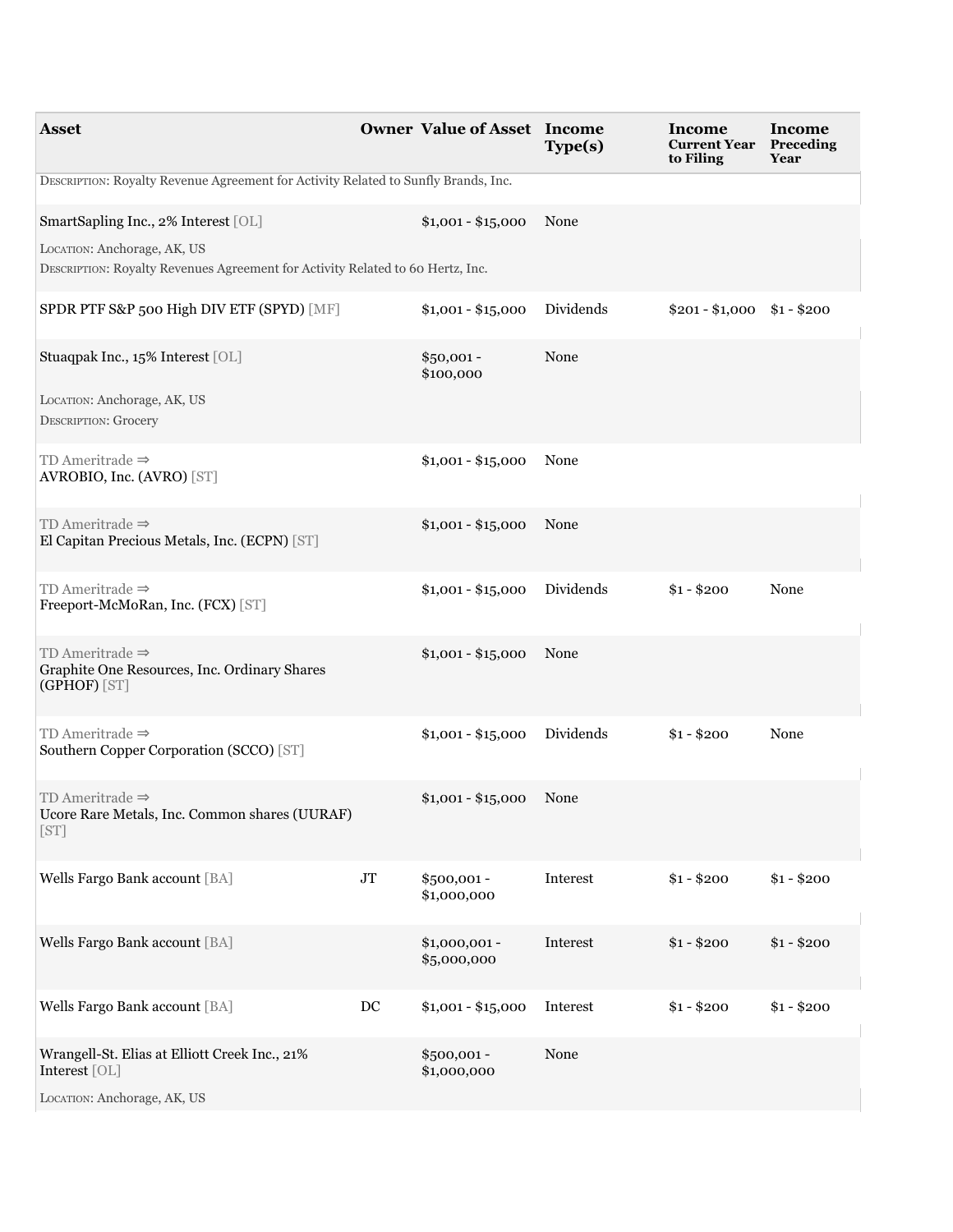| <b>Asset</b>                                       | <b>Owner Value of Asset Income</b> | Type(s) | <b>Income</b><br><b>Current Year</b> Preceding<br>to Filing | <b>Income</b><br>Year |
|----------------------------------------------------|------------------------------------|---------|-------------------------------------------------------------|-----------------------|
| DESCRIPTION: Surface and Subsurface Mineral Estate |                                    |         |                                                             |                       |

\* asset class details available at the bottom of this form. For the complete list of asset type abbreviations, please visit [https://fd.house.gov/reference/asset-type-codes.aspx.](https://fd.house.gov/reference/asset-type-codes.aspx)

## **SCHEDULE C: EARNED INCOME**

| <b>Source</b>                     | <b>Type</b>                 | <b>Amount</b><br><b>Current Year to</b><br><b>Filing</b> | Amount<br><b>Preceding Year</b> |
|-----------------------------------|-----------------------------|----------------------------------------------------------|---------------------------------|
| Providence Health Services Alaska | Spouse salary               | N/A                                                      | N/A                             |
| Matanuska Telephone Association   | <b>Board Service Income</b> | \$4,700.00                                               | \$7,133.00                      |
| <b>FarShore Partners LLC</b>      | Salary                      | \$51,666.00                                              | \$61,999.00                     |

## **ScheDule D: liabilitieS**

|           | <b>Owner Creditor</b> | Date Incurred Type |              | <b>Amount of</b><br>Liability |
|-----------|-----------------------|--------------------|--------------|-------------------------------|
| <b>SP</b> | Navient Student Loans | Nov 2004           | Student loan | $$50,001 -$<br>\$100,000      |

## **ScheDule e: POSitiONS**

| <b>Position</b>                     | <b>Name of Organization</b>               |
|-------------------------------------|-------------------------------------------|
| Director and President              | Matanuska Telecom Association Foundation  |
| <b>Board President</b>              | Alaska Policy Forum                       |
| CEO and Executive Chairman          | <b>FarShore Partners</b>                  |
| <b>Managing Member</b>              | <b>FarShore Ventures</b>                  |
| <b>Managing Member</b>              | <b>FarShore Ventures II</b>               |
| <b>Managing Member</b>              | <b>FarShore Ventures III</b>              |
| Director, Secretary, Treasurer      | Stuaqpak Inc.                             |
| <b>Managing Member</b>              | Dashfire Management                       |
| Director, Secretary, Treasurer      | Begich Capital Partners Inc.              |
| Director, Secretary, Treasurer      | Earthpulse Press, Inc                     |
| Director, Treasurer, Vice-President | Wrangell-St. Elias at Elliott Creek, Inc. |
|                                     |                                           |